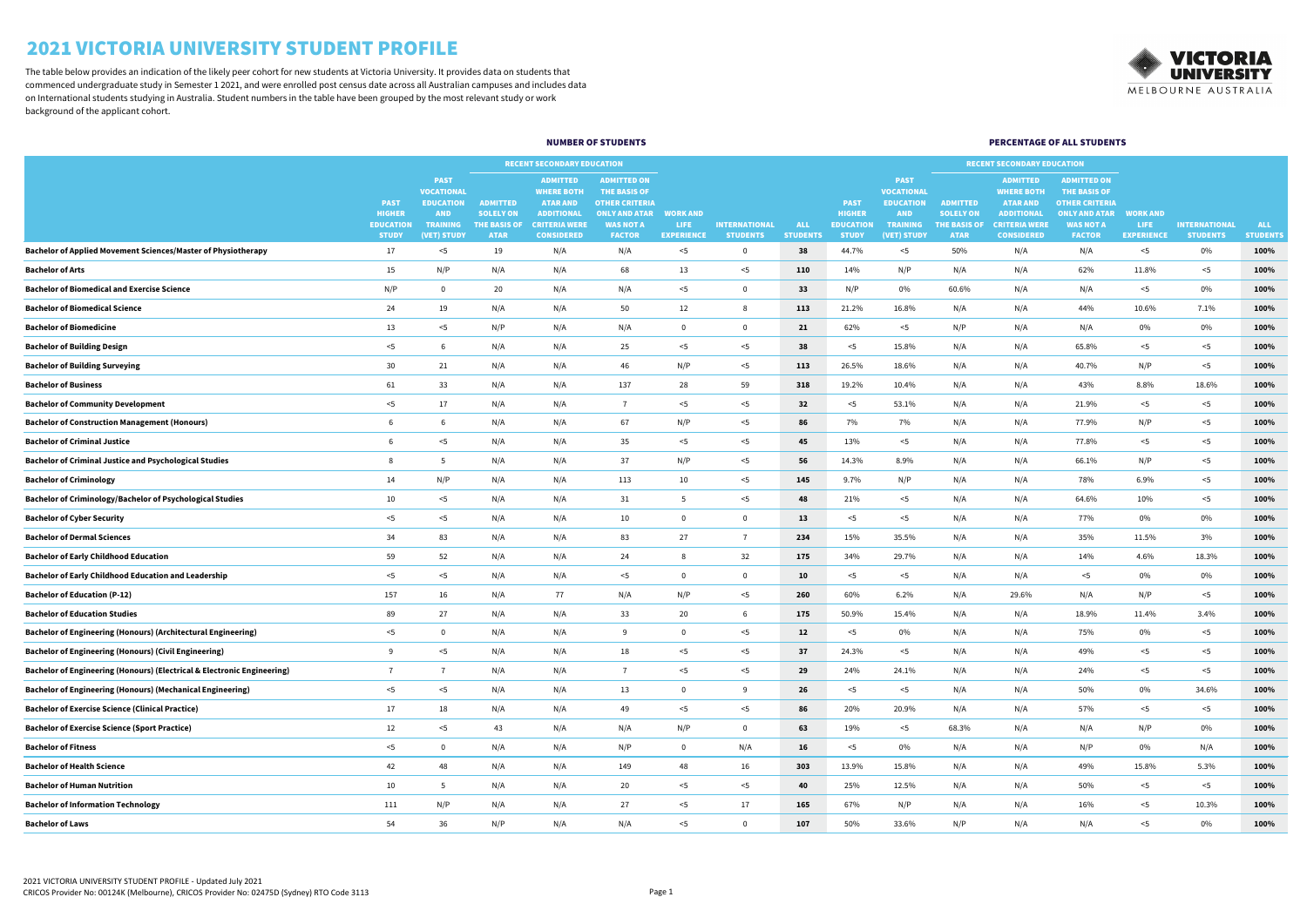|                                                                              |                                  |                                                                    |                                     | <b>RECENT SECONDARY EDUCATION</b>                                            |                                                                                            |                                  |                                         |                               |                                  |                                                                    | <b>RECENT SECONDARY EDUCATION</b>   |                                                                              |                                                                                            |                            |                                         |                               |
|------------------------------------------------------------------------------|----------------------------------|--------------------------------------------------------------------|-------------------------------------|------------------------------------------------------------------------------|--------------------------------------------------------------------------------------------|----------------------------------|-----------------------------------------|-------------------------------|----------------------------------|--------------------------------------------------------------------|-------------------------------------|------------------------------------------------------------------------------|--------------------------------------------------------------------------------------------|----------------------------|-----------------------------------------|-------------------------------|
|                                                                              | <b>PAST</b><br><b>HIGHER</b>     | <b>PAST</b><br><b>VOCATIONAL</b><br><b>EDUCATION</b><br><b>AND</b> | <b>ADMITTED</b><br><b>SOLELY ON</b> | <b>ADMITTED</b><br><b>WHERE BOTH</b><br><b>ATAR AND</b><br><b>ADDITIONAL</b> | <b>ADMITTED ON</b><br><b>THE BASIS OF</b><br><b>OTHER CRITERIA</b><br><b>ONLY AND ATAR</b> | <b>WORK AND</b>                  |                                         |                               | <b>PAST</b><br><b>HIGHER</b>     | <b>PAST</b><br><b>VOCATIONAL</b><br><b>EDUCATION</b><br><b>AND</b> | <b>ADMITTED</b><br><b>SOLELY ON</b> | <b>ADMITTED</b><br><b>WHERE BOTH</b><br><b>ATAR AND</b><br><b>ADDITIONAL</b> | <b>ADMITTED ON</b><br><b>THE BASIS OF</b><br><b>OTHER CRITERIA</b><br><b>ONLY AND ATAR</b> | <b>WORK AND</b>            |                                         |                               |
|                                                                              | <b>EDUCATION</b><br><b>STUDY</b> | <b>TRAINING</b><br>(VET) STUDY                                     | <b>THE BASIS OF</b><br><b>ATAR</b>  | <b>CRITERIA WERE</b><br><b>CONSIDERED</b>                                    | <b>WAS NOT A</b><br><b>FACTOR</b>                                                          | <b>LIFE</b><br><b>EXPERIENCE</b> | <b>INTERNATIONAL</b><br><b>STUDENTS</b> | <b>ALL</b><br><b>STUDENTS</b> | <b>EDUCATION</b><br><b>STUDY</b> | <b>TRAINING</b><br>(VET) STUDY                                     | <b>THE BASIS OF</b><br><b>ATAR</b>  | <b>CRITERIA WERE</b><br><b>CONSIDERED</b>                                    | <b>WAS NOT A</b><br><b>FACTOR</b>                                                          | LIFE.<br><b>EXPERIENCE</b> | <b>INTERNATIONAL</b><br><b>STUDENTS</b> | <b>ALL</b><br><b>STUDENTS</b> |
| <b>Bachelor of Laws (Graduate Entry)</b>                                     | N/P                              | N/A                                                                | N/A                                 | N/A                                                                          | N/A                                                                                        | N/A                              | $<$ 5                                   | 75                            | N/P                              | N/A                                                                | N/A                                 | N/A                                                                          | N/A                                                                                        | N/A                        | $<$ 5                                   | 100%                          |
| <b>Bachelor of Laws (Honours)</b>                                            | 20                               | N/A                                                                | N/A                                 | N/A                                                                          | N/A                                                                                        | N/A                              | N/A                                     | 20                            | 100%                             | N/A                                                                | N/A                                 | N/A                                                                          | N/A                                                                                        | N/A                        | N/A                                     | 100%                          |
| <b>Bachelor of Laws (Honours) (Graduate Entry)</b>                           | 15                               | N/A                                                                | N/A                                 | N/A                                                                          | N/A                                                                                        | N/A                              | N/A                                     | 15                            | 100%                             | N/A                                                                | N/A                                 | N/A                                                                          | N/A                                                                                        | N/A                        | N/A                                     | 100%                          |
| <b>Bachelor of Laws/Bachelor of Arts</b>                                     | $<$ 5                            |                                                                    | $<$ 5                               | N/A                                                                          | N/A                                                                                        | $<$ 5                            | N/A                                     | 9                             | <5                               | 0%                                                                 | $<$ 5                               | N/A                                                                          | N/A                                                                                        | $<$ 5                      | N/A                                     | 100%                          |
| <b>Bachelor of Laws/Bachelor of Business</b>                                 | 10                               | $<$ 5                                                              | N/P                                 | N/A                                                                          | N/A                                                                                        | $\Omega$                         | N/A                                     | <b>16</b>                     | 62.5%                            | $<$ 5                                                              | N/P                                 | N/A                                                                          | N/A                                                                                        | $0\%$                      | N/A                                     | 100%                          |
| <b>Bachelor of Laws/Bachelor of Criminology</b>                              | 24                               | $<$ 5                                                              | N/P                                 | N/A                                                                          | N/A                                                                                        | $\Omega$                         | $\Omega$                                | 32                            | 75%                              | $<$ 5                                                              | N/P                                 | N/A                                                                          | N/A                                                                                        | $0\%$                      | 0%                                      | 100%                          |
| <b>Bachelor of Legal Services</b>                                            |                                  | $<$ 5                                                              | N/A                                 | N/A                                                                          | 23                                                                                         | $<$ 5                            | N/A                                     | 37                            | 18.9%                            | $<$ 5                                                              | N/A                                 | N/A                                                                          | 62%                                                                                        | $<$ 5                      | N/A                                     | 100%                          |
| <b>Bachelor of Midwifery/Bachelor of Nursing</b>                             | 51                               | N/P                                                                | 39                                  | N/A                                                                          | N/A                                                                                        | $<$ 5                            | $\Omega$                                | 119                           | 42.9%                            | N/P                                                                | 32.8%                               | N/A                                                                          | N/A                                                                                        | $<$ 5                      | 0%                                      | 100%                          |
| <b>Bachelor of Music</b>                                                     | $<$ 5                            | 11                                                                 | N/A                                 | N/A                                                                          | 20                                                                                         | $<$ 5                            | $<$ 5                                   | 36                            | <5                               | 30.6%                                                              | N/A                                 | N/A                                                                          | 55.6%                                                                                      | $<$ 5                      | $<$ 5                                   | 100%                          |
| <b>Bachelor of Nursing</b>                                                   | 67                               | 77                                                                 | N/A                                 | 76                                                                           | N/A                                                                                        | 21                               | 111                                     | 352                           | 19%                              | 21.9%                                                              | N/A                                 | 21.6%                                                                        | N/A                                                                                        | 6%                         | 31.5%                                   | 100%                          |
| <b>Bachelor of Nutritional Science/Master of Dietetics</b>                   | $<$ 5                            |                                                                    | $<$ 5                               | N/A                                                                          | N/A                                                                                        | $\overline{0}$                   | $\mathbf{0}$                            | $6\phantom{1}6$               | $<$ 5                            | 0%                                                                 | $<$ 5                               | N/A                                                                          | N/A                                                                                        | $0\%$                      | $0\%$                                   | 100%                          |
| <b>Bachelor of Outdoor Education and Environmental Science</b>               | N/P                              | $5$                                                                | N/A                                 | N/A                                                                          | 29                                                                                         |                                  | N/A                                     | 43                            | N/P                              | $<$ 5                                                              | N/A                                 | N/A                                                                          | 67%                                                                                        | $0\%$                      | N/A                                     | 100%                          |
| <b>Bachelor of Outdoor Leadership</b>                                        | N/P                              |                                                                    | N/A                                 | N/A                                                                          | 27                                                                                         | $<$ 5                            | $\mathbf{0}$                            | 45                            | N/P                              | 20%                                                                | N/A                                 | N/A                                                                          | 60%                                                                                        | $<$ 5                      | 0%                                      | 100%                          |
| <b>Bachelor of Paramedicine</b>                                              | 121                              | 92                                                                 | 49                                  | N/A                                                                          | N/A                                                                                        | $<$ 5                            | $<$ 5                                   | 267                           | 45%                              | 34.5%                                                              | 18.4%                               | N/A                                                                          | N/A                                                                                        | $<$ 5                      | $<$ 5                                   | 100%                          |
| <b>Bachelor of Physical Education and Sport Science</b>                      | N/P                              | N/P                                                                | N/A                                 | N/A                                                                          | 47                                                                                         | $<$ 5                            |                                         | 87                            | N/P                              | N/P                                                                | N/A                                 | N/A                                                                          | 54%                                                                                        | $<$ 5                      | $0\%$                                   | 100%                          |
| <b>Bachelor of Psychological Studies</b>                                     | 21                               | 19                                                                 | N/A                                 | N/A                                                                          | 83                                                                                         | N/P                              | $<$ 5                                   | 142                           | 15%                              | 13%                                                                | N/A                                 | N/A                                                                          | 58%                                                                                        | N/P                        | $<$ 5                                   | 100%                          |
| <b>Bachelor of Psychological Studies (Honours)</b>                           | N/P                              | N/A                                                                | N/A                                 | N/A                                                                          | N/A                                                                                        | N/A                              | $<$ 5                                   | 45                            | N/P                              | N/A                                                                | N/A                                 | N/A                                                                          | N/A                                                                                        | N/A                        | $<$ 5                                   | 100%                          |
| <b>Bachelor of Psychological Studies/Bachelor of Business</b>                | $<$ 5                            | $<$ 5                                                              | N/A                                 | N/A                                                                          | 18                                                                                         | $<$ 5                            | $<$ 5                                   | 29                            | $<$ 5                            | $<$ 5                                                              | N/A                                 | N/A                                                                          | 62.1%                                                                                      | $<$ 5                      | $<$ 5                                   | 100%                          |
| <b>Bachelor of Psychology (Honours)</b>                                      | 17                               | $<$ 5                                                              | 11                                  | N/A                                                                          | N/A                                                                                        | $<$ 5                            | $<$ 5                                   | 32                            | 53%                              | $<$ 5                                                              | 34%                                 | N/A                                                                          | N/A                                                                                        | $<$ 5                      | $<$ 5                                   | 100%                          |
| <b>Bachelor of Science</b>                                                   | 15                               |                                                                    | N/A                                 | N/A                                                                          | 12                                                                                         |                                  | $\mathbf 0$                             | 33 <sup>2</sup>               | 45%                              | 18.2%                                                              | N/A                                 | N/A                                                                          | 36.4%                                                                                      | $0\%$                      | $0\%$                                   | 100%                          |
| <b>Bachelor of Science (Honours) (Biomedical Sciences)</b>                   | 12                               | N/A                                                                | N/A                                 | N/A                                                                          | N/A                                                                                        | N/A                              | $\mathbf{0}$                            | 12                            | 100%                             | N/A                                                                | N/A                                 | N/A                                                                          | N/A                                                                                        | N/A                        | $0\%$                                   | 100%                          |
| <b>Bachelor of Science (Osteopathy)</b>                                      | 73                               | N/P                                                                | 60                                  | N/A                                                                          | N/A                                                                                        | $<$ 5                            | $\Omega$                                | 146                           | 50%                              | N/P                                                                | 41.1%                               | N/A                                                                          | N/A                                                                                        | $<$ 5                      | 0%                                      | 100%                          |
| <b>Bachelor of Science/Master of Teaching (Secondary Education)</b>          | $<$ 5                            |                                                                    | N/A                                 | N/A                                                                          | $<$ 5                                                                                      |                                  | N/A                                     | $\overline{7}$                | $<$ 5                            | 0%                                                                 | N/A                                 | N/A                                                                          | $<$ 5                                                                                      | 0%                         | N/A                                     | 100%                          |
| <b>Bachelor of Screen Media</b>                                              |                                  | N/P                                                                | N/A                                 | N/A                                                                          | 32                                                                                         |                                  | $<$ 5                                   | 45                            | 16%                              | N/P                                                                | N/A                                 | N/A                                                                          | 71.1%                                                                                      | 0%                         | $<$ 5                                   | 100%                          |
| <b>Bachelor of Social Work</b>                                               | 32                               | 49                                                                 | N/A                                 | N/A                                                                          | 66                                                                                         | 14                               | 10                                      | 171                           | 19%                              | 28.7%                                                              | N/A                                 | N/A                                                                          | 38.6%                                                                                      | 8.2%                       | 5.8%                                    | 100%                          |
| Bachelor of Speech and Language Sciences/Master of Speech Pathology          | 17                               | $<$ 5                                                              | N/P                                 | N/A                                                                          | N/A                                                                                        |                                  | $\Omega$                                | 37                            | 46%                              | $<$ 5                                                              | N/P                                 | N/A                                                                          | N/A                                                                                        | 0%                         | 0%                                      | 100%                          |
| <b>Bachelor of Sport Management</b>                                          | $<$ 5                            |                                                                    | N/A                                 | N/A                                                                          | 14                                                                                         |                                  | $<$ 5                                   | 30 <sub>o</sub>               | 5                                | 26.7%                                                              | N/A                                 | N/A                                                                          | 46.7%                                                                                      | 0%                         | $<$ 5                                   | 100%                          |
| <b>Bachelor of Sport Management/Bachelor of Business</b>                     | $<$ 5                            |                                                                    | N/A                                 | N/A                                                                          | 25                                                                                         | $<$ 5                            | $\Omega$                                | 37                            | <5                               | 18.9%                                                              | N/A                                 | N/A                                                                          | 67.6%                                                                                      | $<$ 5                      | 0%                                      | 100%                          |
| <b>Bachelor of Sport Science</b>                                             | N/P                              | 17                                                                 | N/A                                 | N/A                                                                          | 31                                                                                         | $<$ 5                            | $\Omega$                                | 59                            | N/P                              | 28.8%                                                              | N/A                                 | N/A                                                                          | 52.5%                                                                                      | $<$ 5                      | $0\%$                                   | 100%                          |
| Bachelor of Sport Science (Human Movement)/Bachelor of Psychological Studies | $<$ 5                            | <5                                                                 | N/A                                 | N/A                                                                          | 25                                                                                         | $<$ 5                            | $\Omega$                                | 33 <sup>2</sup>               | <5                               | $<$ 5                                                              | N/A                                 | N/A                                                                          | 75.8%                                                                                      | $<$ 5                      | $0\%$                                   | 100%                          |
| Bachelor of Sport Science (Human Movement)/Bachelor of Sport Management      | $<$ 5                            | <5                                                                 | N/A                                 | N/A                                                                          | 13                                                                                         |                                  | $\Omega$                                | 18                            | $<$ 5                            | $<$ 5                                                              | N/A                                 | N/A                                                                          | 72.2%                                                                                      | $0\%$                      | $0\%$                                   | 100%                          |
| <b>Bachelor of Youth Work</b>                                                | N/P                              | 38                                                                 | N/A                                 | N/A                                                                          | 22                                                                                         | $<$ 5                            | $\Omega$                                | 83                            | N/P                              | 45.8%                                                              | N/A                                 | N/A                                                                          | 26.5%                                                                                      | $<$ 5                      | $0\%$                                   | 100%                          |
| <b>Bachelor of Youth Work and Criminal Justice</b>                           |                                  |                                                                    | N/A                                 | N/A                                                                          |                                                                                            |                                  | N/A                                     | 23                            | 35%                              | 39.1%                                                              | N/A                                 | N/A                                                                          | 26.1%                                                                                      | $0\%$                      | N/A                                     | 100%                          |
| <b>Bachelor of Youth Work/Bachelor of Sport Management</b>                   | $<$ 5                            | $<$ 5                                                              | N/A                                 | N/A                                                                          |                                                                                            | $5$                              | N/A                                     | 12                            | $<$ 5                            | $5$                                                                | N/A                                 | N/A                                                                          | 58.3%                                                                                      | $5$                        | N/A                                     | 100%                          |

## NUMBER OF STUDENTS AND RESERVE THE STUDENTS OF ALL STUDENTS PERCENTAGE OF ALL STUDENTS